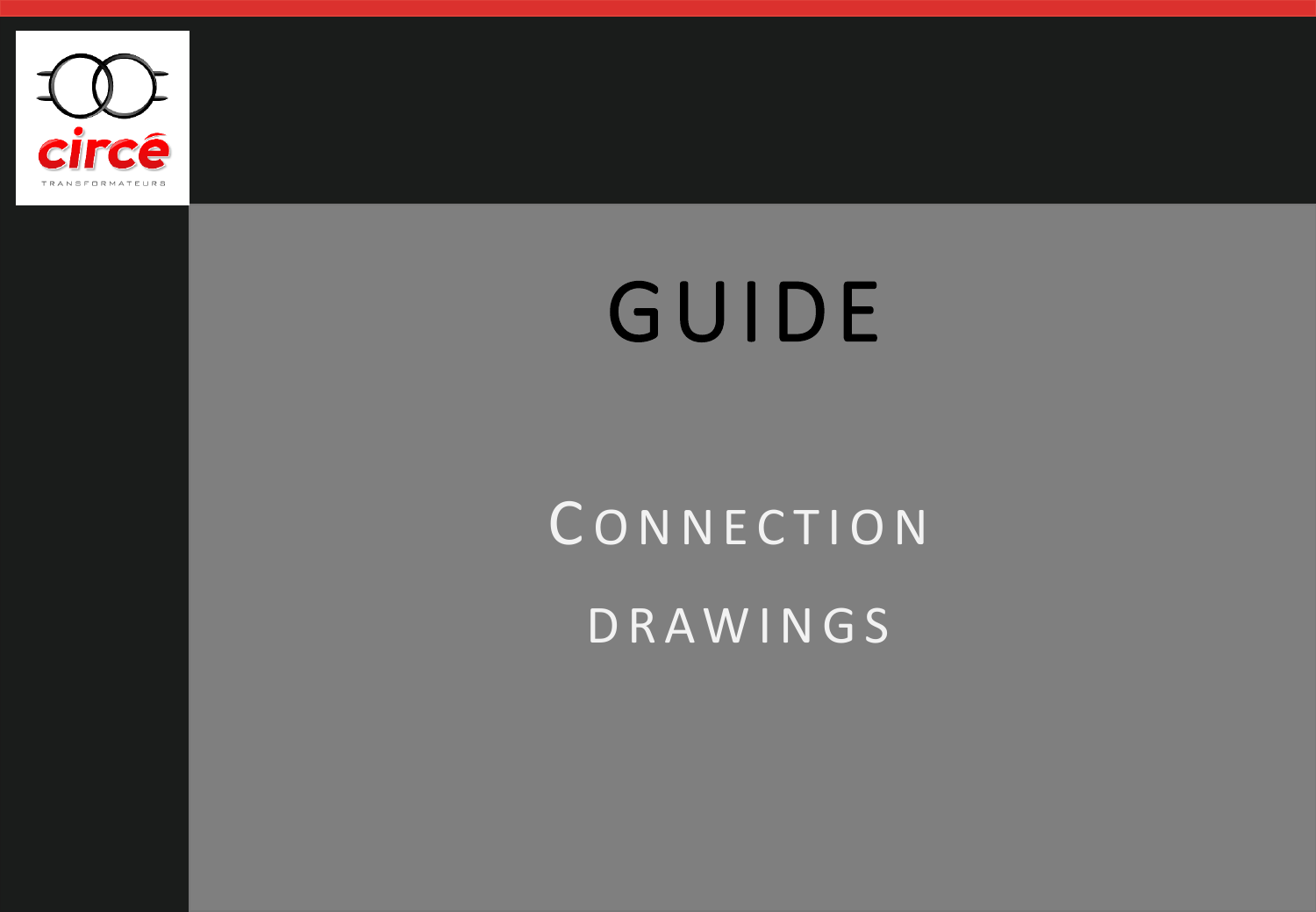## TABLE OF CONTENTS



| <b>I</b> -General information         | P. 3 |
|---------------------------------------|------|
| II- Single-phase transformers         | P. 4 |
| III- Three-phase transformers         | P. 6 |
| IV-Three-to-single-phase transformers | P. 8 |



*Please note that this document is provided for information purposes only. It is the Customer's responsibility to follow all applicable norms on safety, installation and maintenance in relation to our products.*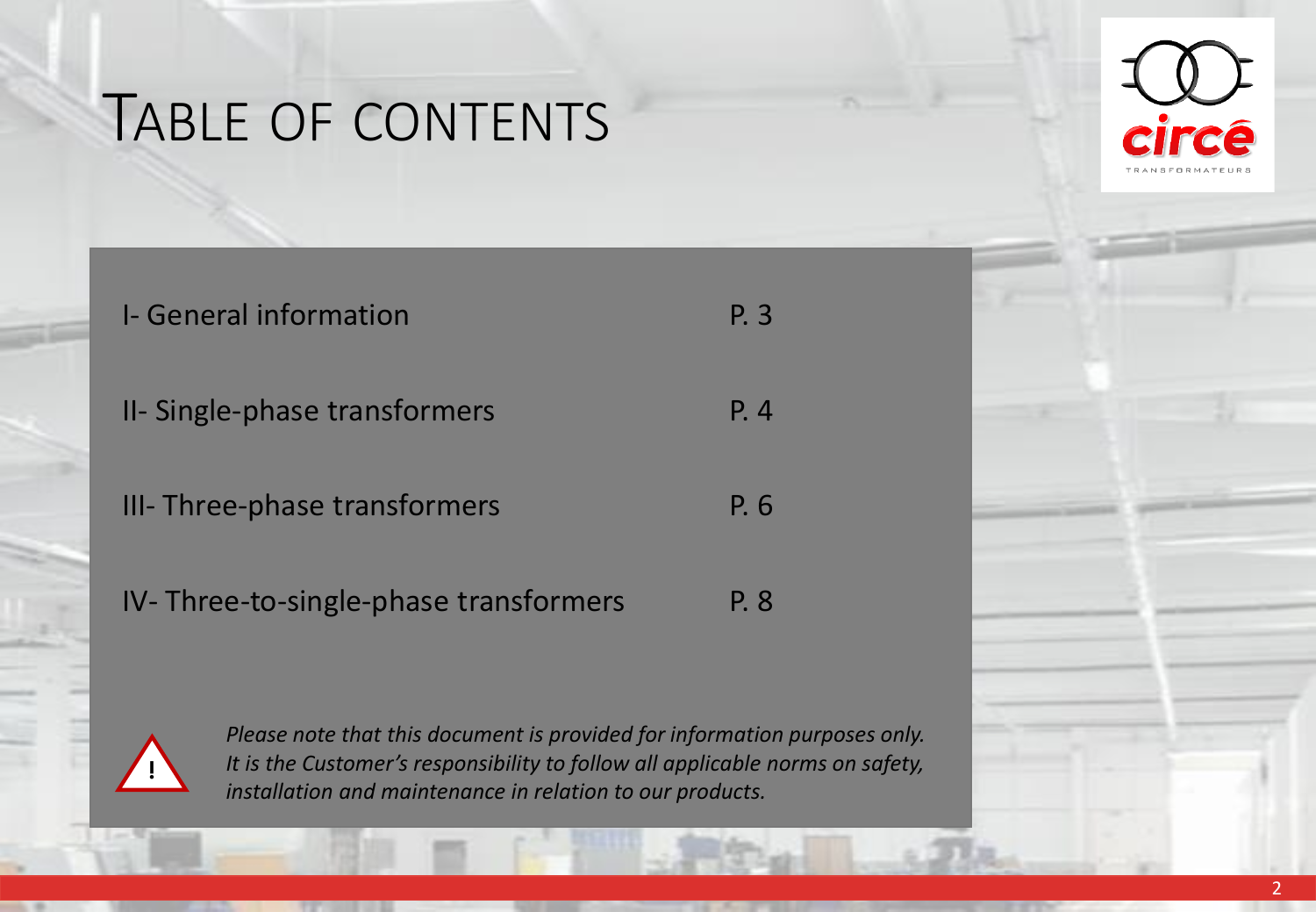## I- GENERAL INFORMATION

#### Connection drawings

- The connection drawings are valid for the majority of our standard transformers as well as for the options stated in the document.
- Without prior request, the mass and the secondary neutral are not connected so that you can adapt to your neutral operating system and / or your installation.

#### Types of terminals

- Our transformers are equipped with different categories of terminals depending on the type and power:
	- o Transformer-specific screw terminals
	- o Spring terminals
	- o Feed-through screw terminals
	- o Screws
	- o Connectors

#### Did you know?

It is necessary to check the tightness of the connections:

- At the first use
- During maintenance every 6 months or more if needed

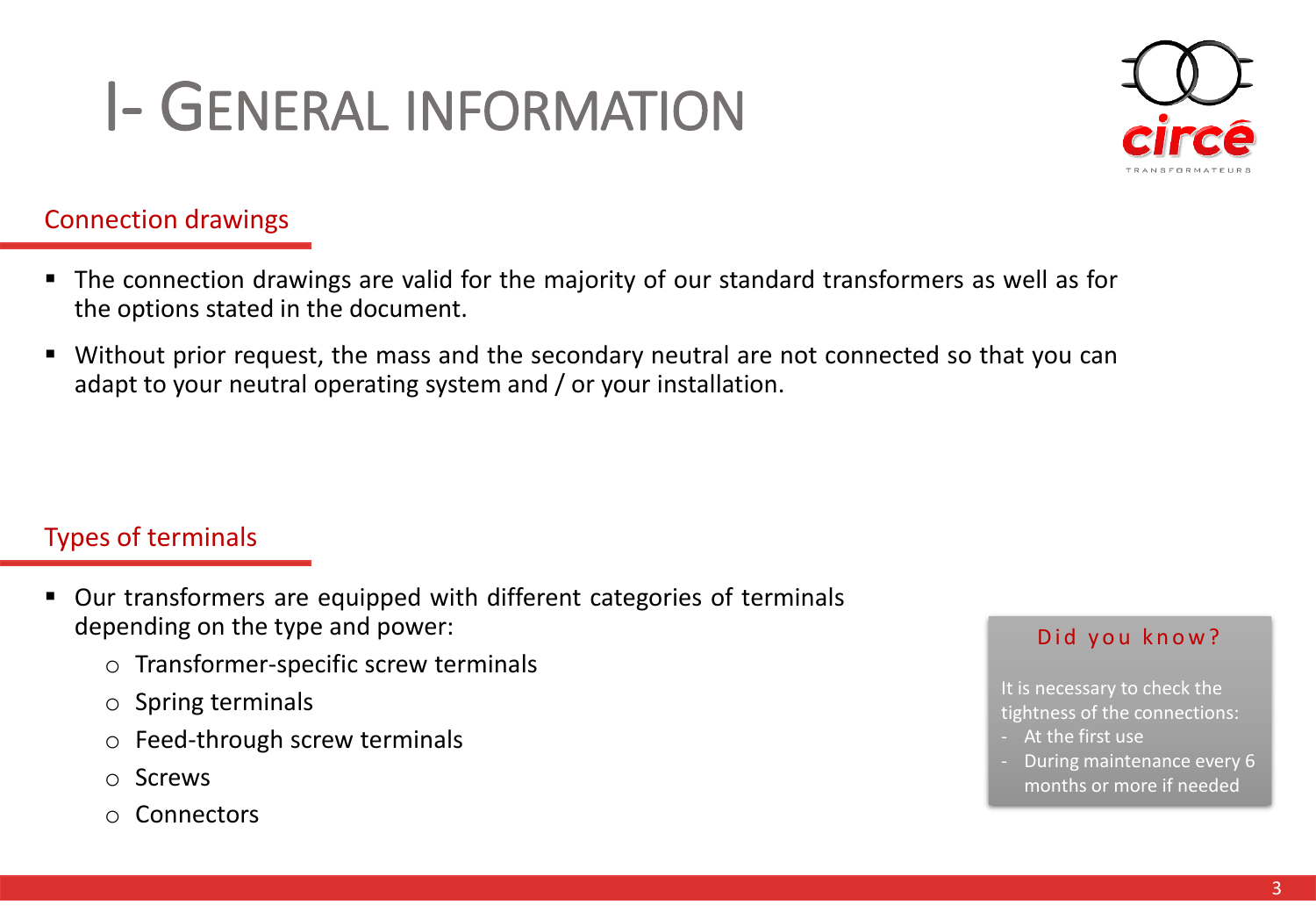## II- SINGLE-PHASE TRANSFORMER





- Ve : Input voltage
- Vs : Output voltage
- 

NC : Output voltage<br>NC : Terminals not to be connected  $\blacksquare$  To be adapted according to your neutral system and/or your installation

Source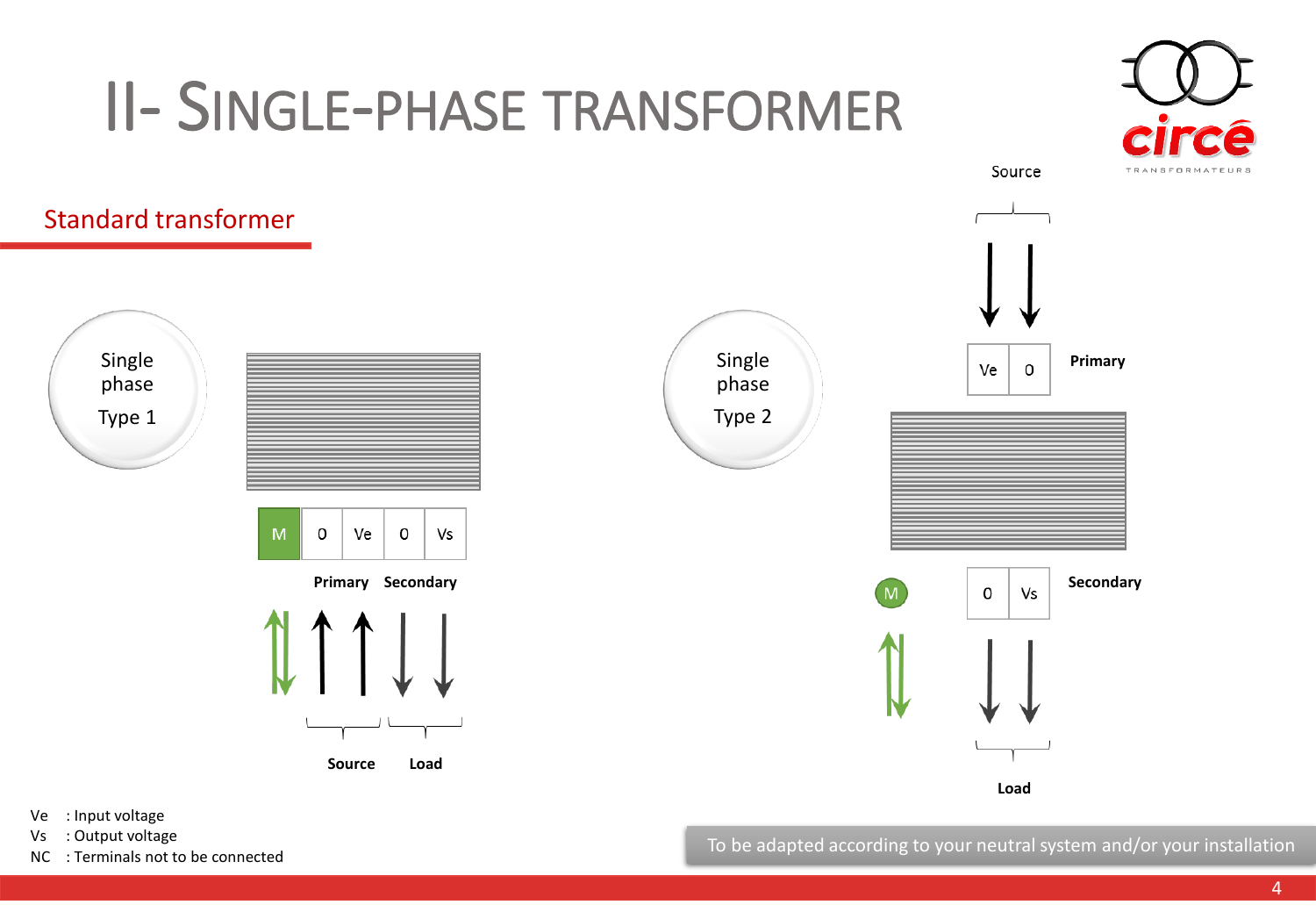### II- SINGLE-PHASE TRANSFORMER



#### **Options**



- Ve : Input voltage
- Vs : Output voltage
- PM : Midpoint
- NC : Terminals not to be connected
- \* Depending on the number of coils in the transformer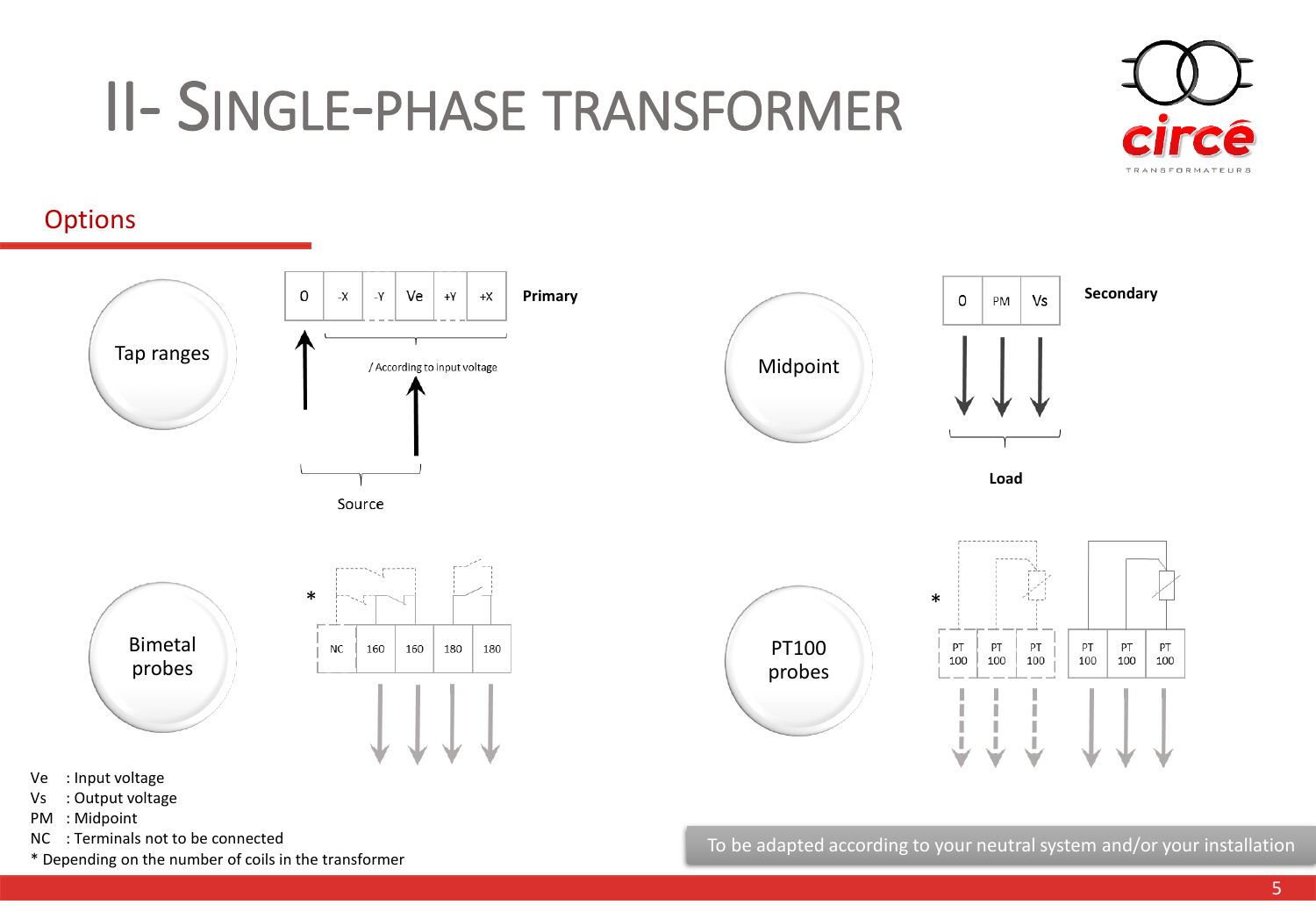#### III- THREE-PHASE TRANSFORMER





- Ve : Input voltage
- Vs : Output voltage
- NC : Terminals not to be connected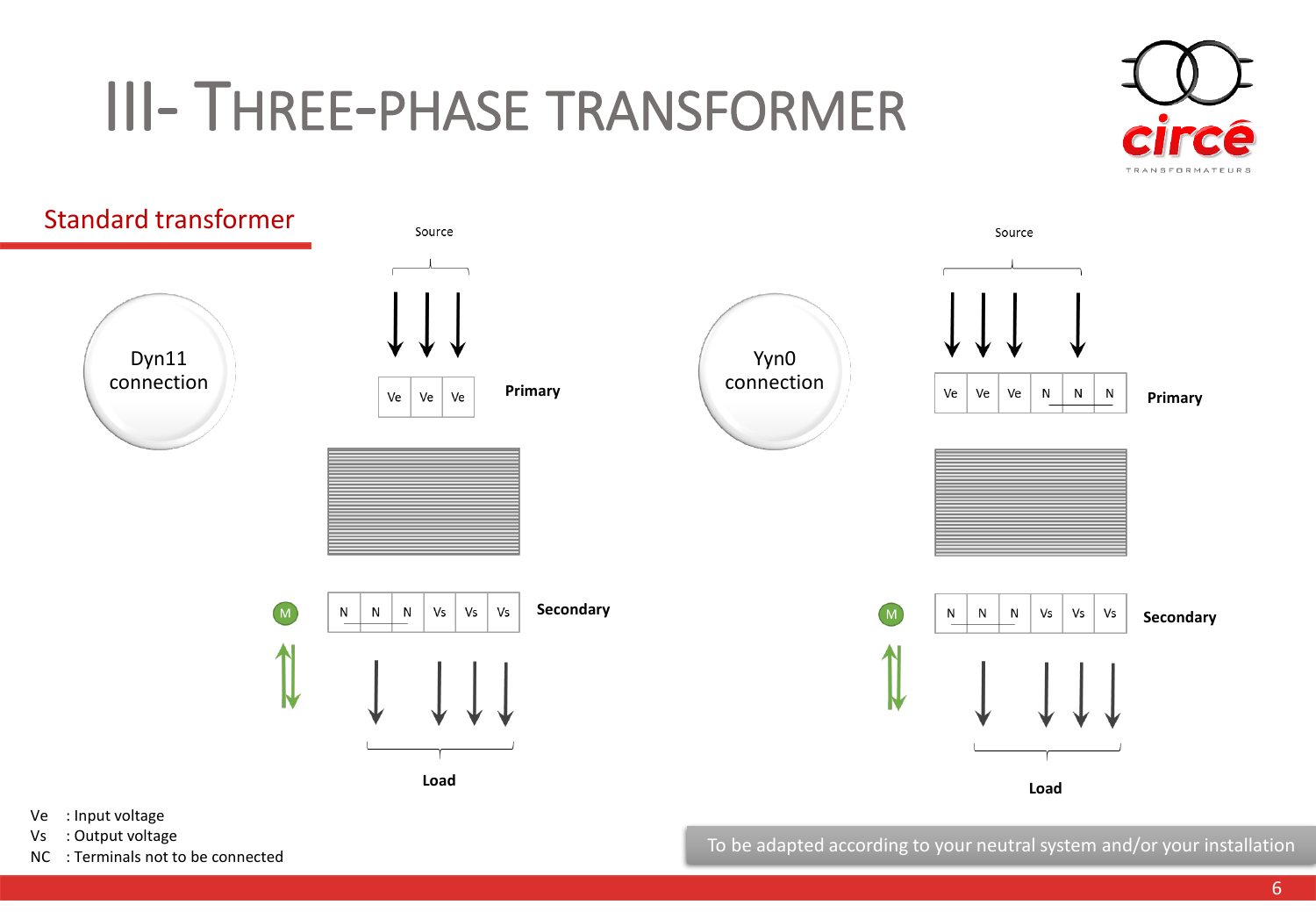### III- THREE-PHASE TRANSFORMER









Ve : Input voltage

Vs : Output voltage

NC : Terminals not to be connected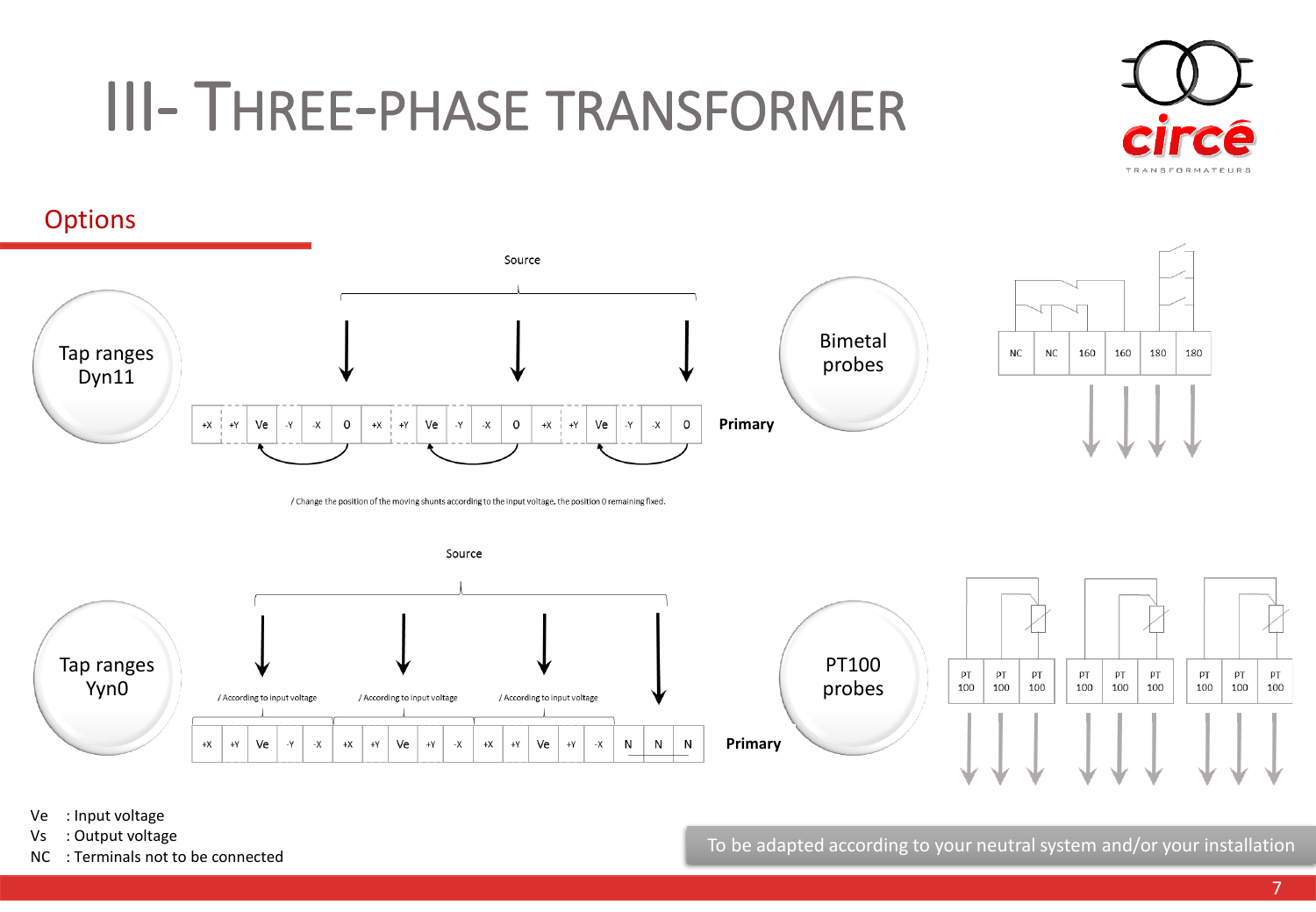# IV- THREE-TO-SINGLE PHASE TRANSFORMER



#### Standard transformer







- Ve : Input voltage
- Vs : Output voltage
- NC : Terminals not to be connected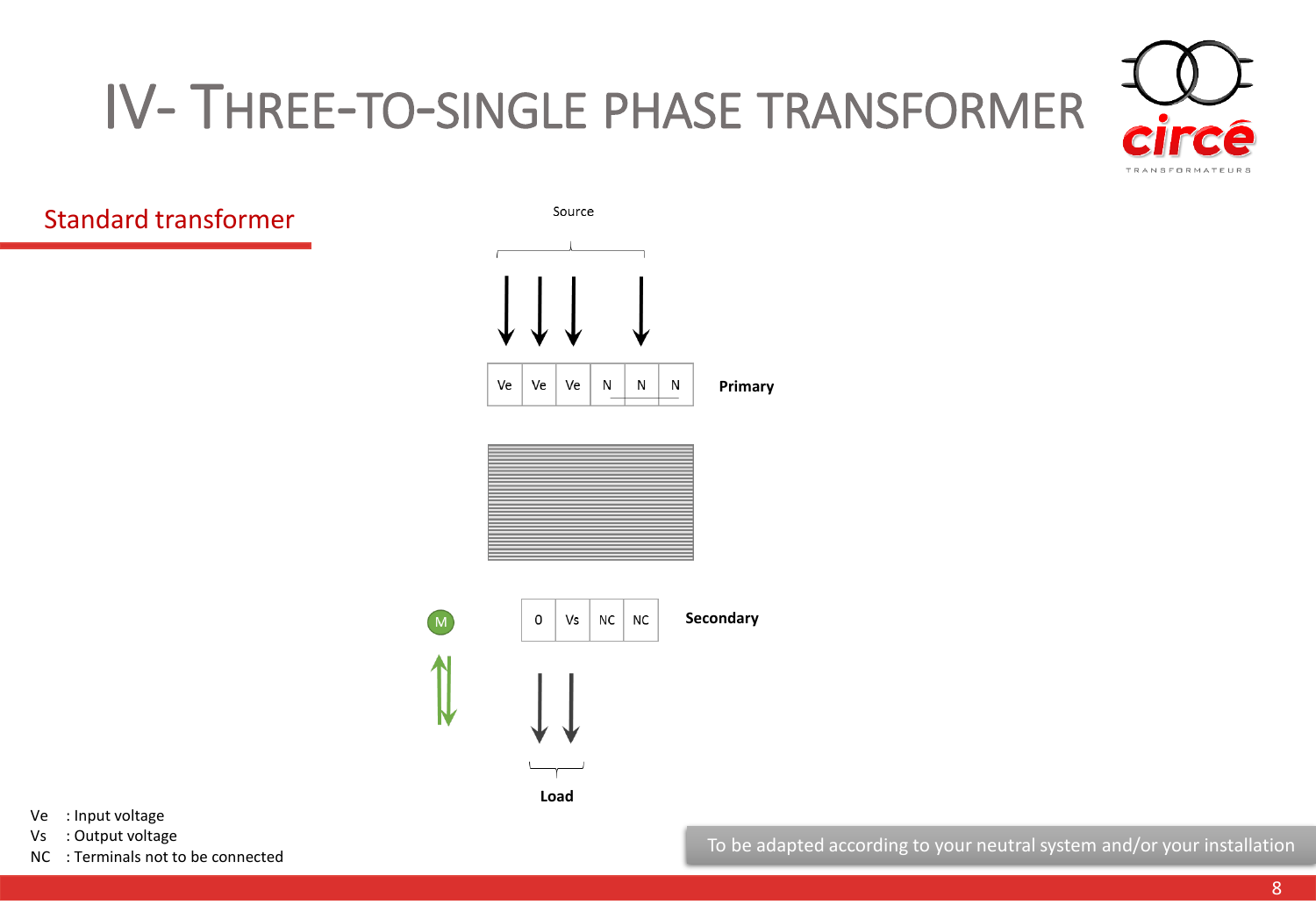

#### IV- THREE-TO-SINGLE PHASE TRANSFORMER



- Vs : Output voltage
- 
- PM : Midpoint
- NC : Terminals not to be connected